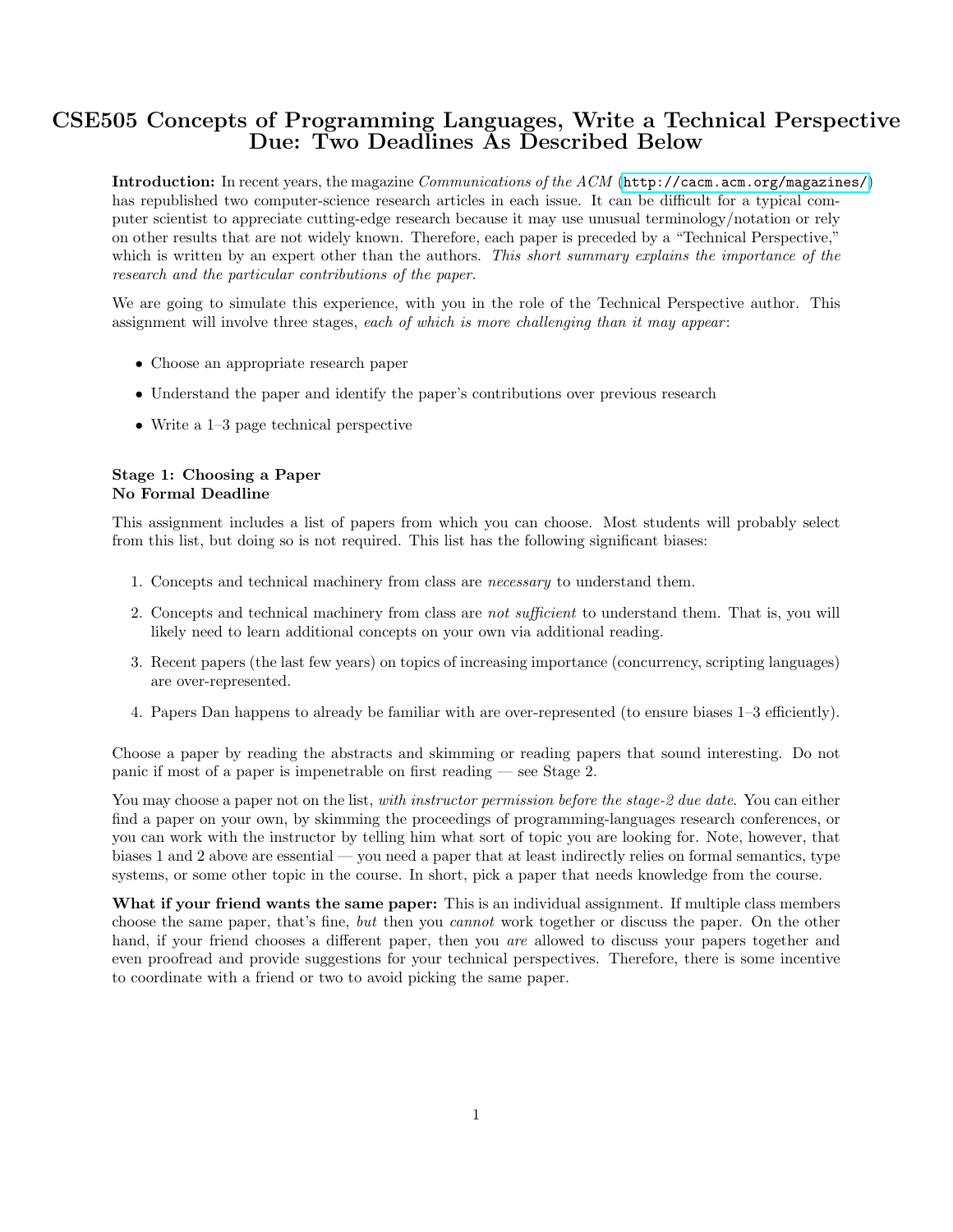### Stage 2: Understanding Your Paper and Its Contributions Due Sunday December 2, 11:00PM (earlier encouraged)

You have two goals in this stage:

- Thoroughly understand the paper
- Understand what this paper contributed to human knowledge

While the course has given you a solid foundation in programming-language semantics, a gap remains between the classic concepts you have learned and the state-of-the-art. In short, you are unlikely to be able to read your paper front-to-back. To find appropriate background reading, consider several strategies:

- Your paper cites previous papers. Identify which of those are most likely to provide the background you need. Continue following references transitively until you find what you need.
- Search the web for tutorials and explanations.
- Ask Dan questions about specific topics. A good question would be, "What is an open class?" or "Do you know any tutorials on monads?" or "I understand Section 3.1 is about X but then the first sentence of Section 3.2 is completely opaque – can you help?"

Turn-in / Grading: Email Zach and Dan whatever you want provided that:

- It includes the title of the paper you chose.
- It is approximately one page, and definitely not more than two.
- It makes a convincing case that you have read the paper and understand the vast majority of it.

An outline of the paper and list of contributions is a natural approach. It is not necessary to use complete sentences. You might also list what other papers and references you found most useful.

This won't really be graded, but you will receive a 10% penalty for not getting it done by the deadline. We are doing this to avoid any suggestion that it is possible to do a great job on your technical perspective without sufficient time *after* you understand the paper.

## Stage 3: Write Your Technical Perspective Due Friday, December 7, 11:00PM

The technical perspective must be more than 1 and at most 3 pages, single-spaced, single-column. Writing concisely should be more difficult than writing a longer paper. Treasure your reader's time, with each sentence being interesting and essential. Convey all the main ideas and contributions of the paper.

The *pretend audience* is a senior studying computer science who has not taken CSE505. That is, you can assume your audience is a decent programmer with a good education, but you cannot use any jargon or technology that would be known only to programming-languages experts. In contrast, the paper you are writing about *does* make such assumptions, since it was written for a more expert audience. Hence your technical perspective is providing real value by making the ideas in the work more accessible.

The *actual audience* is the course staff. They want to see that the course has given you the ability (1) to learn more about programming-languages research and (2) to communicate what you learn to others.

Turn-in / Grading: Use the course dropbox to turn in your technical perspective. PDF is preferred, but other formats are probably fine too (check with us).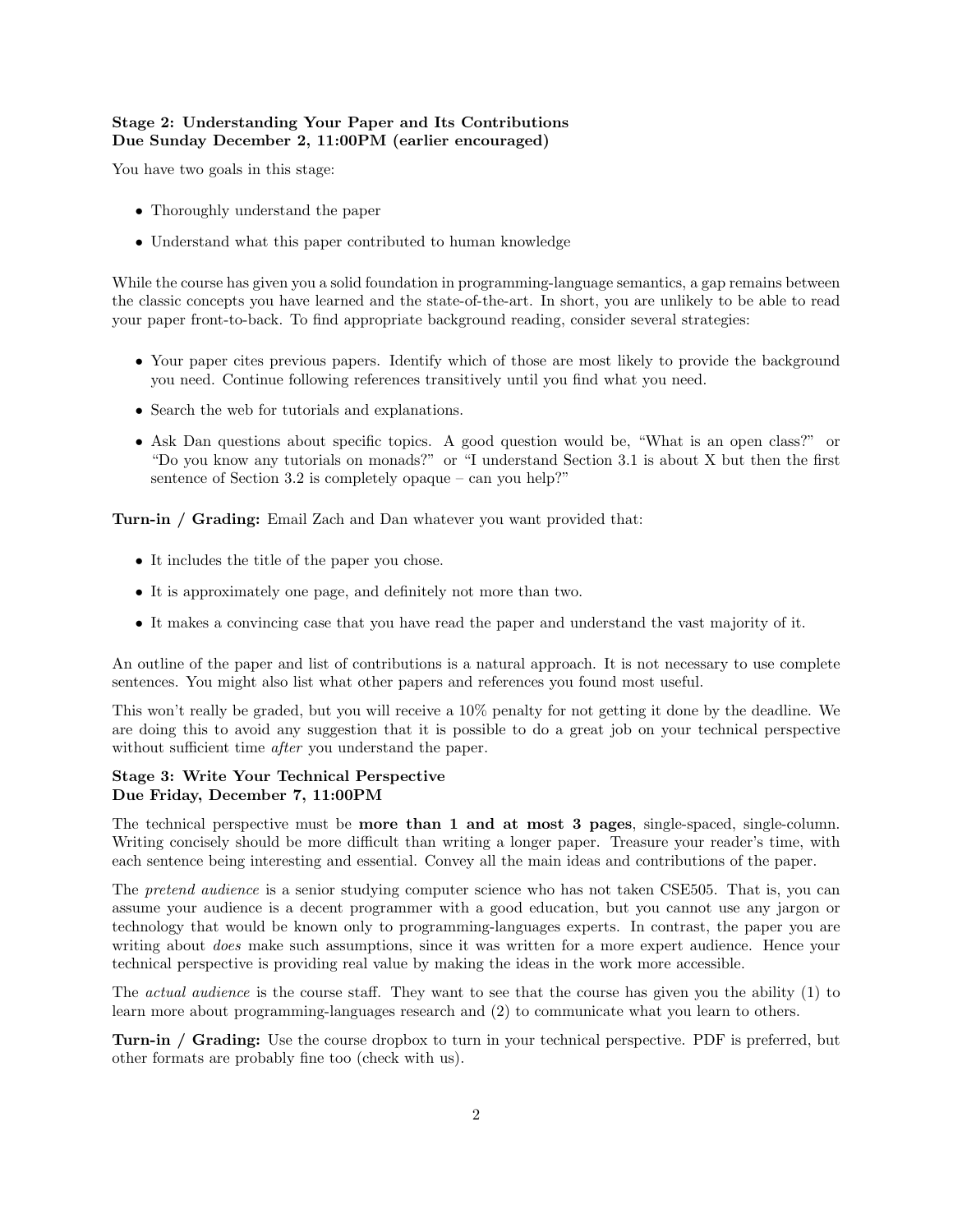#### Suggested Papers (alphabetical by first author)

- 1. Virtual values for language extension Thomas H. Austin, Tim Disney, Cormac Flanagan ACM Conference on Object-Oriented Programming Systems, Languages, and Applications, 2011 <http://dx.doi.org/10.1145/2048066.2048136>
- 2. A Type and Effect System for Deterministic Parallel Java Robert L. Bocchino, Jr., Vikram S. Adve, Danny Dig, Sarita V. Adve, Stephen Heumann, Rakesh Komuravelli, Jeffrey Overbey, Patrick Simmons, Hyojin Sung, Mohsen Vakilian ACM Conference on Object-Oriented Programming Systems, Languages, and Applications, 2009 <http://dx.doi.org/10.1145/1640089.1640097>
- 3. MultiJava: Modular Open Classes and Symmetric Multiple Dispatch for Java Curtis Clifton, Gary T. Leavens, Craig Chambers, Todd Millstein ACM Conference on Object-Oriented Programming Systems, Languages, and Applications, 2000 <http://dx.doi.org/10.1145/354222.353181>
- 4. Transactional Events Kevin Donnelly, Matthew Fluet ACM International Conference on Functional Programming, 2006 <http://dx.doi.org/10.1145/1160074.1159821>
- 5. Elaborating intersection and union types Joshua Dunfield ACM International Conference on Functional Programming, 2012 <http://dx.doi.org/10.1145/2364527.2364534>
- 6. A Type and Effect System for Atomicity Cormac Flanagan, Shaz Qadeer ACM Conference on Programming Language Design and Implementation, 2003 <http://dx.doi.org/10.1145/780822.781169>
- 7. Phantom Types and Subtyping Matthew Fluet, Riccardo Pucella Journal of Functional Programming, 2006 <http://dx.doi.org/10.1017/S0956796806006046>
- 8. The Essence of JavaScript Arjun Guha, Claudiu Saftoiu, Shriram Krishnamurthi European Conference on Object-Oriented Programming, 2010 <http://www.cs.brown.edu/~sk/Publications/Papers/Published/gsk-essence-javascript/>
- 9. Automatically Restructuring Programs for the Web Jacob Matthews, Robert Bruce Findler, Paul T. Graunke, Shriram Krishnamurthi, Matthias Felleisen Automated Software Engineering Journal, 2004 <http://www.cs.brown.edu/~sk/Publications/Papers/Published/mfgkf-web-restructuring-cps-journal/>
- 10. A compiler and run-time system for network programming languages Christopher Monsanto, Nate Foster, Rob Harrison, David Walker ACM Symposium on the Principles of Programming Languages, 2012 <http://dx.doi.org/10.1145/2103656.2103685>